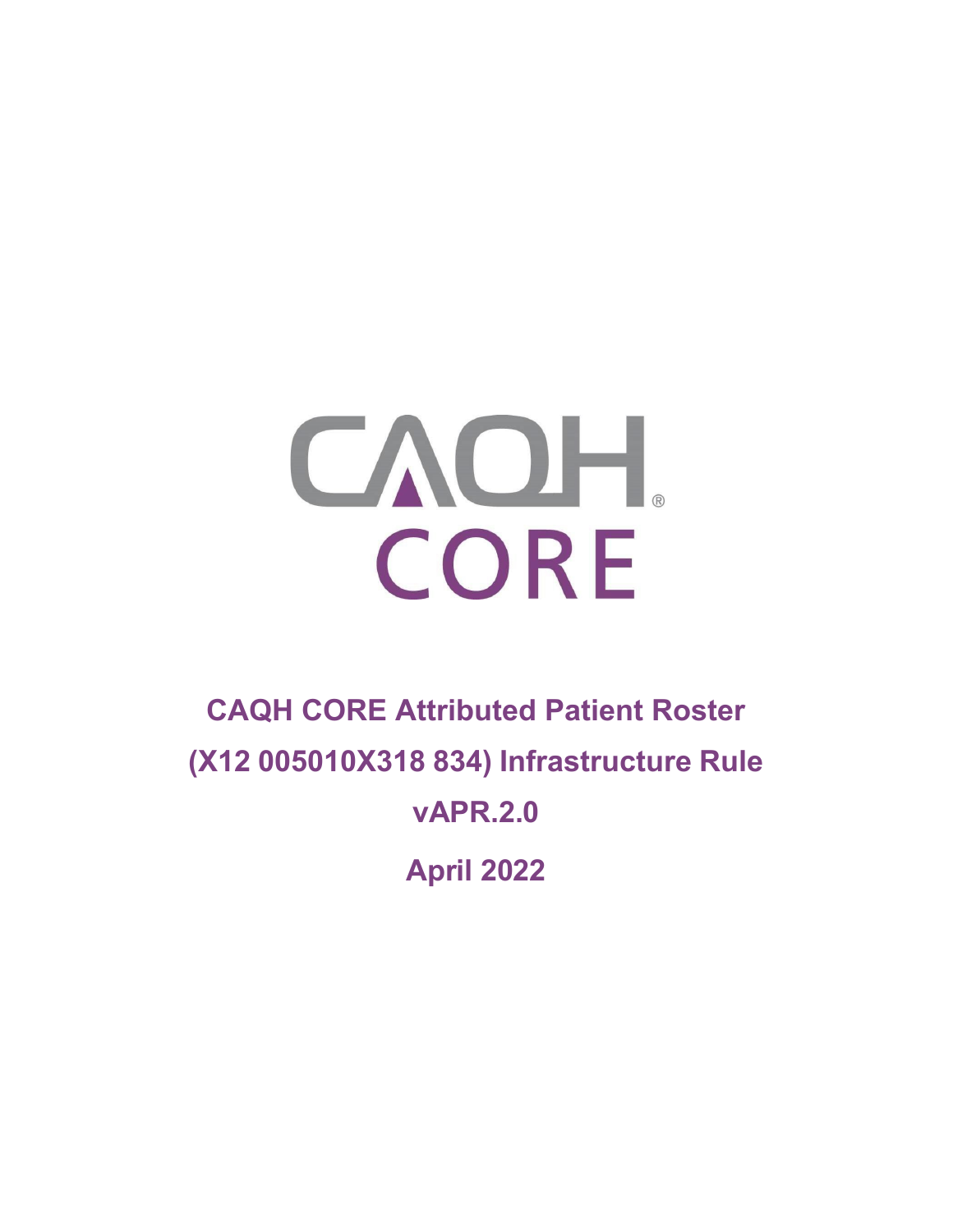**Revision History for CAQH CORE Attributed Patient Roster (X12 005010X318 834) Infrastructure Rule**

| <b>Version</b> | <b>Revision</b> | <b>Description</b>                                                                                                                                      | <b>Date</b>   |
|----------------|-----------------|---------------------------------------------------------------------------------------------------------------------------------------------------------|---------------|
| APR.1.0        | Major           | CAQH CORE Attributed Patient Roster (X12 005010X318<br>834) Infrastructure Rule balloted and approved via the<br>CAQH CORE Voting Process.              | December 2020 |
| APR.2.0        | Major           | Substantive updates to system availability requirements<br>to align with current business needs.<br>Additional non-substantive adjustments for clarity. | April 2022    |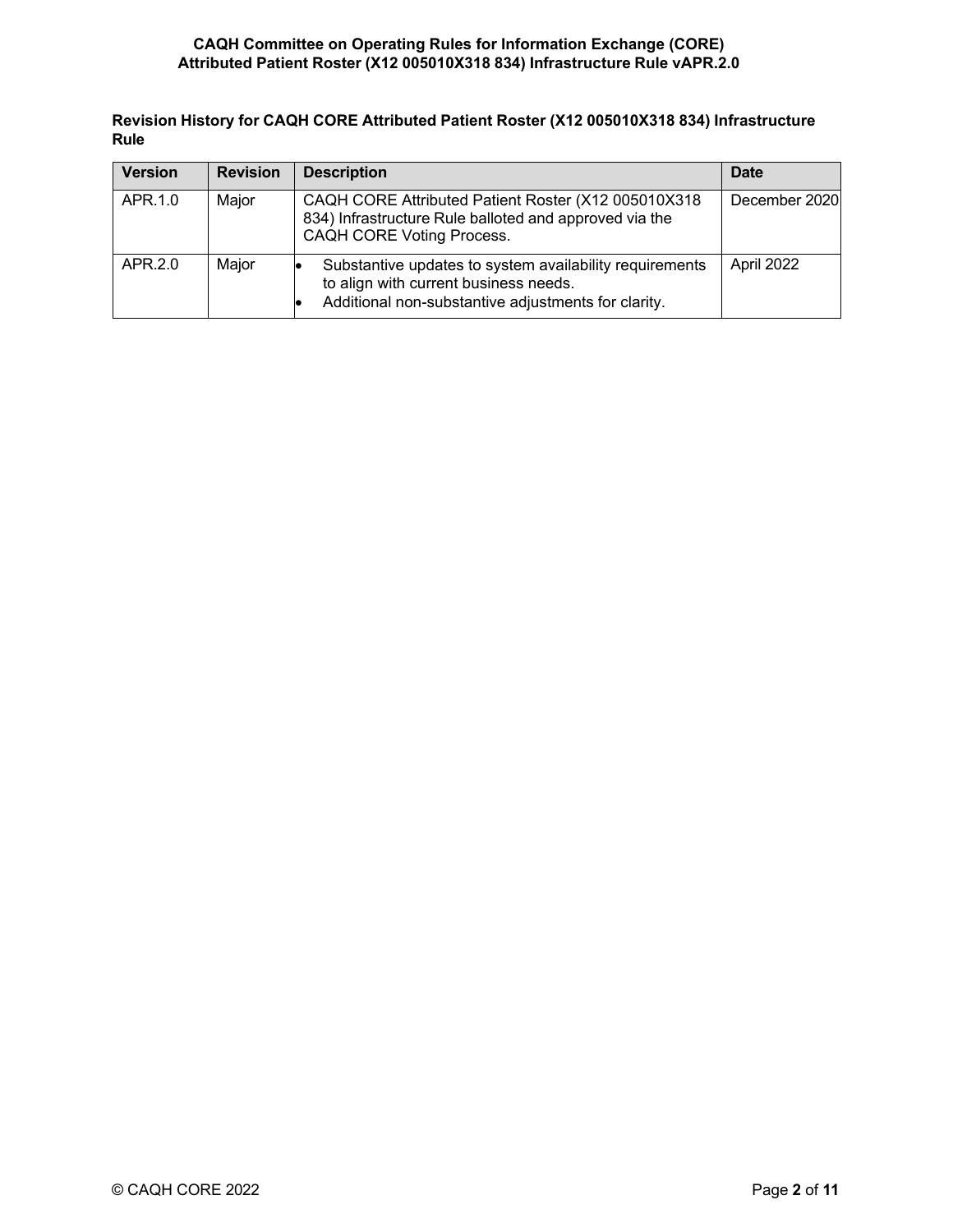#### **Table of Contents**

| 1              |               |                                                                                                    |  |  |  |
|----------------|---------------|----------------------------------------------------------------------------------------------------|--|--|--|
|                | 1.1           |                                                                                                    |  |  |  |
|                | 1.2           |                                                                                                    |  |  |  |
| $\overline{2}$ |               |                                                                                                    |  |  |  |
|                | 2.1           |                                                                                                    |  |  |  |
|                | $2.2^{\circ}$ | Business Requirement Justification and Focus of the CAQH CORE Attributed Patient Roster (X12       |  |  |  |
|                |               | 005010X318 834) Infrastructure Rule                                                                |  |  |  |
| 3              |               | CAQH CORE Attributed Patient Roster (X12 005010X318 834) Infrastructure Rule: 7                    |  |  |  |
|                | 3.1           |                                                                                                    |  |  |  |
|                | 3.2           |                                                                                                    |  |  |  |
|                | 3.3           |                                                                                                    |  |  |  |
|                | 3.4           |                                                                                                    |  |  |  |
|                | 3.5           |                                                                                                    |  |  |  |
|                | 3.6           |                                                                                                    |  |  |  |
|                | 3.7           |                                                                                                    |  |  |  |
| $\overline{4}$ |               | CAQH CORE Attributed Patient Roster (X12 005010X318 834) Infrastructure Rule: Rule Requirements  8 |  |  |  |
|                | 4.1           |                                                                                                    |  |  |  |
|                | 4.2           |                                                                                                    |  |  |  |
|                |               | 4.2.1                                                                                              |  |  |  |
|                |               | 4.2.2                                                                                              |  |  |  |
|                | 4.3           | Plan Member Reporting for Attributed Patient Roster Batch Processing Mode Acknowledgement          |  |  |  |
|                |               | 10<br>Requirements.                                                                                |  |  |  |
|                |               | Use of the X12 999 Implementation Acknowledgement for Functional Group Acknowledgement10<br>4.3.1  |  |  |  |
|                | 4.4           |                                                                                                    |  |  |  |
|                |               | Plan Member Reporting for Attributed Patient Roster Companion Guide Requirements  10<br>4.4.1      |  |  |  |
|                | 4.5           |                                                                                                    |  |  |  |
| 5              |               |                                                                                                    |  |  |  |
| 6              |               |                                                                                                    |  |  |  |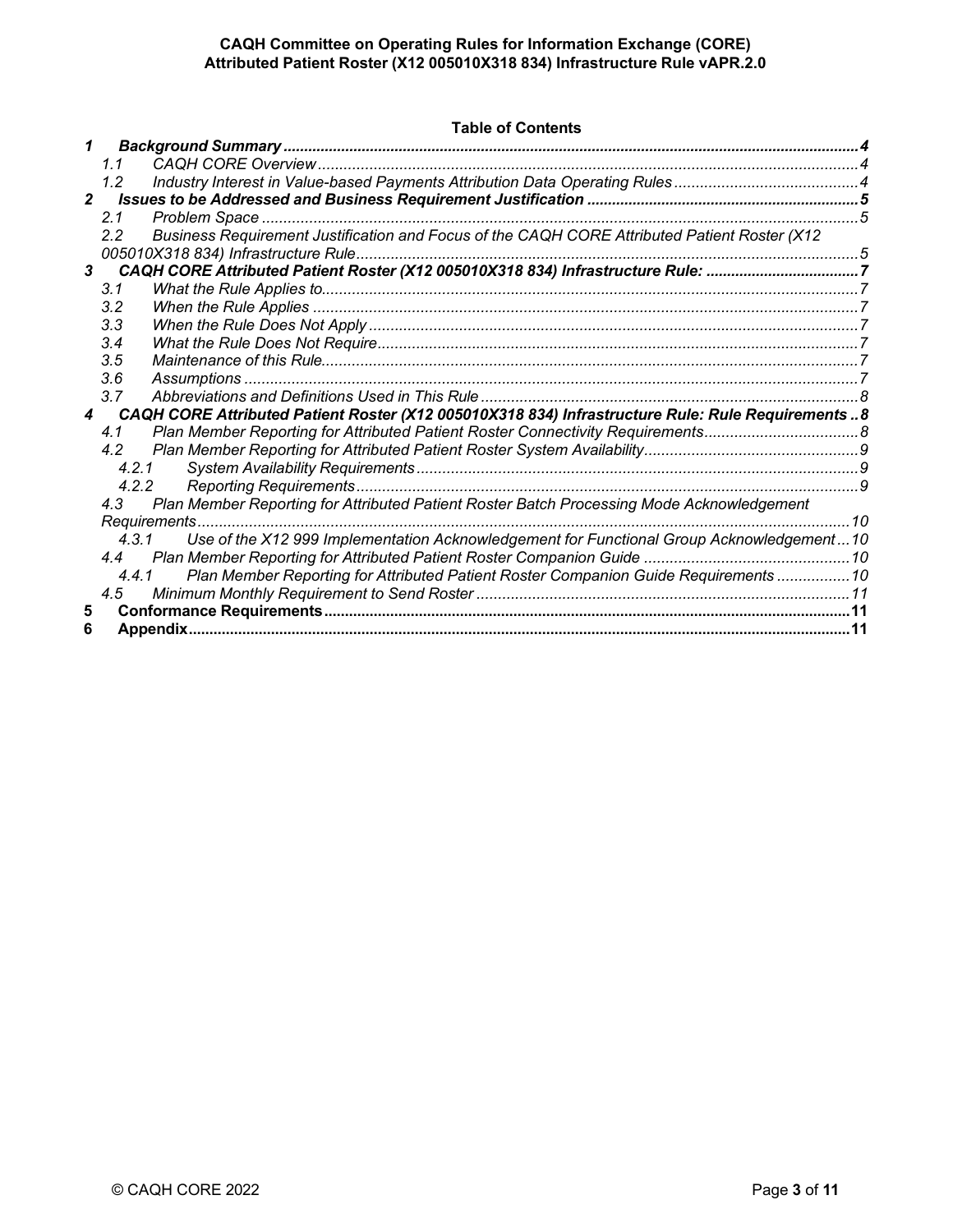#### <span id="page-3-1"></span><span id="page-3-0"></span>**1 Background Summary**

#### *1.1 CAQH CORE Overview*

CAQH CORE is an industry-wide facilitator committed to the creation and adoption of healthcare operating rules that support standards, accelerate interoperability, and align administrative and clinical activities among providers, health plans and patients. Guided by over 130 participating organizations – including healthcare providers, health plans, government entities, vendors, associations and standards development organizations – CAQH CORE Operating Rules drive a trusted, simple and sustainable healthcare information exchange that evolves and aligns with market needs. [1](#page-3-3) To date, this cross-industry commitment has resulted in operating rules addressing many pain points of healthcare business transactions, including: eligibility and benefits verification, claims and claims status, claim payment and remittance, health plan premium payment, enrollment and disenrollment and prior authorization.

#### *1.2 Industry Interest in Value-based Payments Attribution Data Operating Rules*

<span id="page-3-2"></span>Value-based payment models are transforming a sizable portion of the U.S. healthcare economy by aligning provider compensation with improvements in care and cost controls. However, innovation and experimentation are ongoing and operational challenges may create barriers to adoption. Processes and systems in place to administer fee-for-service payment models do not always support value-based payments. Consequently, a patchwork of proprietary approaches and workarounds is emerging. The resulting lack of uniformity and standardization has created additional administrative burden on providers as each provider may encounter dozens of proprietary workflows.

Without collaboration to minimize these variations, the current environment is ripe for repeating the scenario that emerged in the fee-for-service environment more than two decades ago. Much like the operational challenges being encountered today in value-based payments, initial adoption of electronic transactions for fee-for-service payment models was slow, complicated, and more costly due to a lack of common rules for uniform use.

CAQH CORE was originally created by the industry to address this challenge and is now applying lessons learned to help streamline administration of value-based payments. As the healthcare industry moves towards value-based care, stakeholders remain hampered by features of value-based payment models that do not align with current fee-for-service revenue cycle operational workflows, including the convergence of clinical and administrative data. CAQH CORE is working to strengthen the operational processes and systems supporting value-based payments.

In 2018, CAQH CORE published the report All Together Now: Applying the Lessons of Fee-for-Service to Streamline Adoption of Value-Based Payments, which analyzes operational challenges that may slow or add costs to the implementation of value-based payments. The research found that industry collaboration is needed to minimize variations and identified five operational opportunity areas that, if improved, would smooth implementation. These opportunity areas included: data quality and uniformity, interoperability, patient risk stratification, quality measurement and patient/provider attribution.

Building on the report findings, CAQH CORE launched a multi-stakeholder Advisory Group consisting of executive leaders representing health plans, providers, vendors, government entities and advisors. The group evaluated pain points caused by value-based payments across the traditional revenue cycle workflow, prioritizing a list of opportunity areas for streamlining administration of these arrangements including the exchange of patient/provider attribution information between health plans and providers.

<span id="page-3-3"></span> $1$  In 2012, CAQH CORE was designated by the Secretary of the Department of Health and Human Services (HHS) as the author for federally mandated operating rules under Section 1104 of the Patient Protection and Affordable Care Act (ACA). See Appendix §6.1 for more information.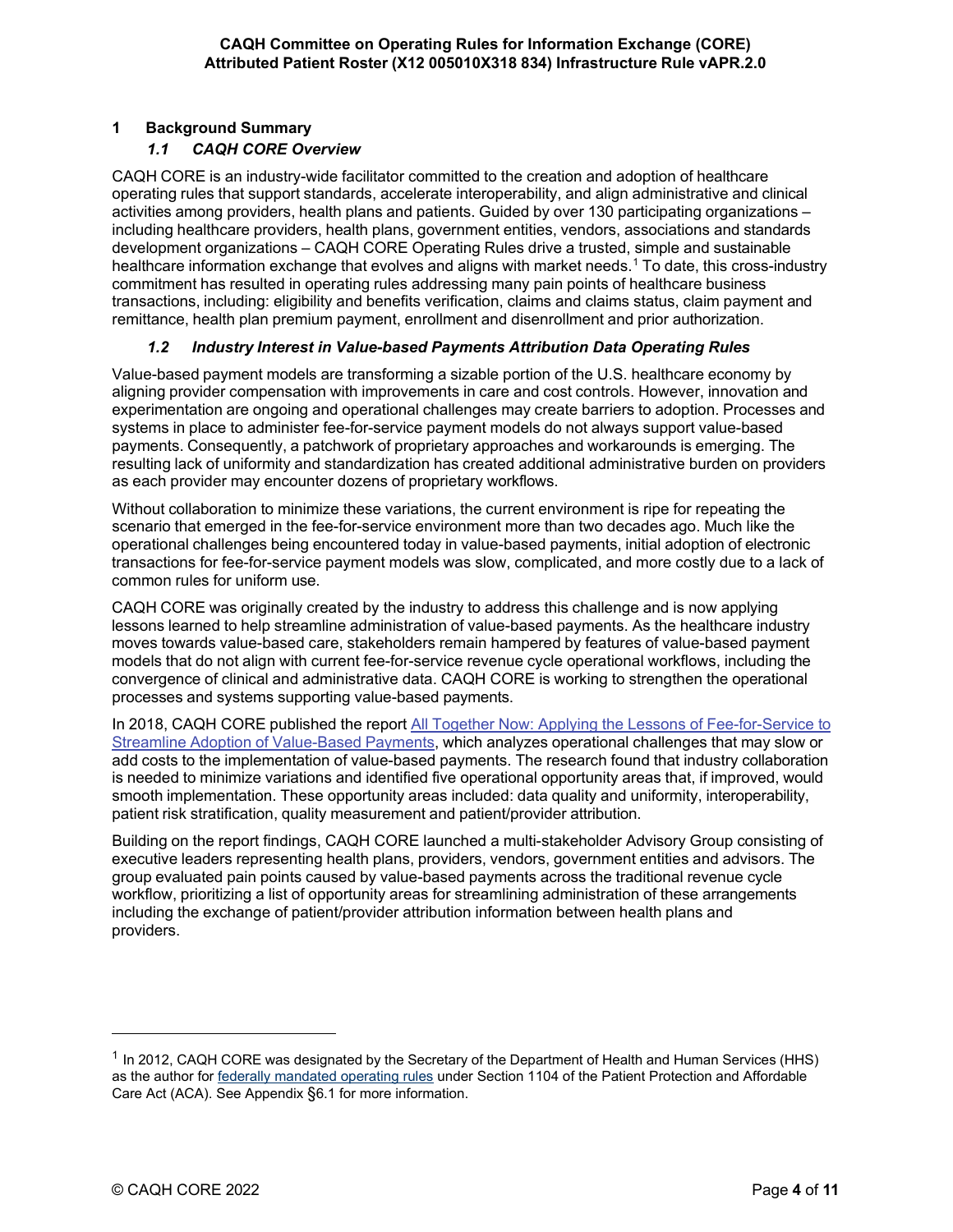#### <span id="page-4-1"></span><span id="page-4-0"></span>**2 Issues to be Addressed and Business Requirement Justification**

#### *2.1* **Problem Space**

In value-based payment models, providers are rewarded with incentive payments or penalized for the quality of patient care delivered to a specific population. These models look to support the triple aim: better care for individuals, better health for populations and a lower cost to health care. A process called "attribution" matches individual patients in a population with providers. Attribution ultimately determines the patients for which a provider (as an individual or as an organization) is responsible within a population. Subsequent analytics draw heavily on the attributed population's individual patient health data. For example, attribution forms the basis of analysis for metrics underpinning value-based payment, such as total costs of care, outcomes and distribution of shared savings/shared risk. Providers participating in CAQH CORE research were quick to identify attribution as an important opportunity area for improvement in value-based payment operations. While it is essential for providers to understand attribution models when they engage in value-based payment arrangements, many indicated that they encounter barriers when trying to understand how patients are attributed to them. Value-based payment contracts between health plans and providers may include information on the methodology for assigning patients to a population. However, clinicians providing care often do not have insight into those contracts and may not know why a patient is in their population, especially if it is a patient without a prior relationship. Furthermore, these providers may not know where else their patient has sought care. As a result, providers feel that they are not receiving the data necessary to succeed in value-based payment models and proactively manage these patients' health, which ultimately impact the physicians' bottom line.

Clearly defined and accurate data are needed to attribute patients to providers. Identifying providers at the individual level, their relationships to other providers (e.g., same group, same physical location, within network) and their specialty with respect to their patients (e.g., primary care physician, specialist by type) can improve the accuracy of patient attribution. Key issues and needs include:

- Promoting use of standardized data elements and provider attribution methodologies that identify providers at the individual level, as well as their relationships to other providers.
- Providing a clear way to identify members of a patient population associated with particular riskbased contracts.
- Ensuring attribution methodologies assign patients to providers that are directly within the providers' care and hold providers responsible only for services and costs within their control.
- Providing the simplest transport for providers to synchronize data with practice management systems and EHRs, and to enable providers and health plans to validate individual enrollment at the point of care and population level enrollment in value-based payment programs.

#### <span id="page-4-2"></span>*2.2 Business Requirement Justification and Focus of the CAQH CORE Attributed Patient Roster (X12 005010X318 834) Infrastructure Rule*

The CAQH CORE Attributed Patient Roster (X12 005010X318 834) Infrastructure Rule addresses the X12 005010X318 Member Plan Reporting (834) transaction (hereafter referred to as the X12 v5010X318 834) to allow the industry to leverage its investment in the CAQH CORE Attributed Patient Roster (X12 005010X318 834) Data Content Rule as well as the X12 v5010X231 Implementation Acknowledgment for Health Care Insurance (999) transaction and all associated errata (hereafter referred to as X12 v5010 999) for the exchange of patient rosters. Benefits to the industry from applying the CAQH CORE infrastructure requirements to the X12 v5010X318 834 include:

- Consistent infrastructure and service level agreements across administrative transactions
- Increased consistency and automation across entities
- Reduced administrative costs
- More efficient processes
- Enhanced revenue cycle management

The inclusion of this CAQH CORE Attributed Patient Roster (X12 005010X318 834) Infrastructure Rule continues to facilitate industry momentum to increase access to electronic administrative transactions,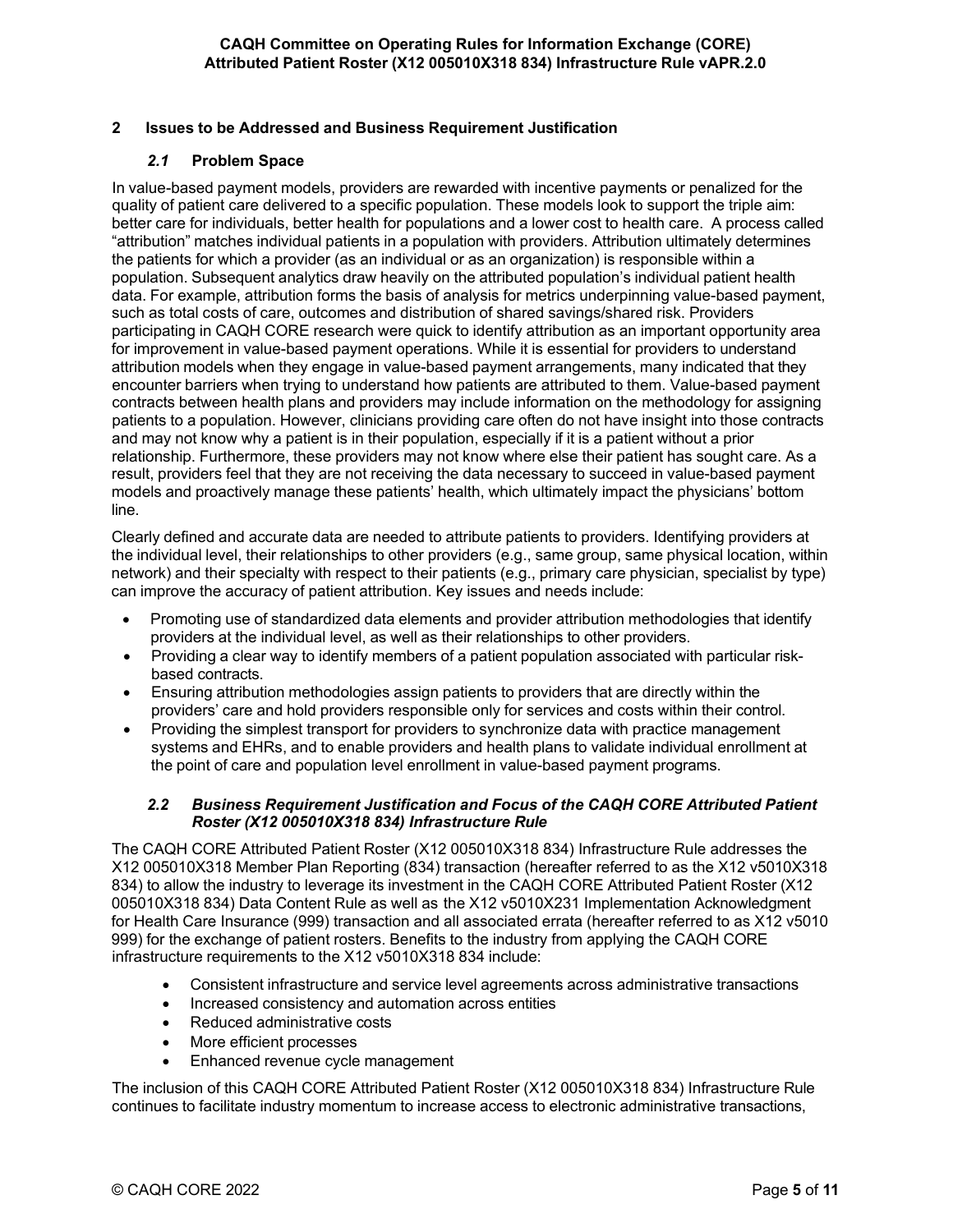and will encourage all HIPAA-covered entities, business associates, intermediaries and vendors to build on and extend the infrastructure they have established for other business transactions.

For each transaction addressed by the CAQH CORE Operating Rules, the CAQH CORE Participants developed foundational infrastructure rules addressing response times, appropriate Batch and Real Time acknowledgements, system availability, common companion guide formats and a connectivity safe harbor.

By promoting consistent connectivity and infrastructure expectations between health plans and providers, manual processes are reduced and electronic transaction usage increased. Applying the CAQH CORE infrastructure requirements to the X12 v5010X318 834 transaction will ensure alignment across administrative data exchanges.

The CAQH CORE Attributed Patient Roster (X12 005010X318 834) Infrastructure Rule is designed to bring consistency and improve the exchange of patient rosters. These infrastructure rules requirements include:

- Batch exchange of the X12 v5010X318 834 transactions at least monthly for patient rosters
- The consistent use of the X12 v5010 999 for Batch exchanges
- Use of the public internet for connectivity
- Use of a best practice template for format and flow of companion guides for entities that issue them

During the development of the CAQH CORE Attributed Patient Roster (X12 005010X318 834) Infrastructure Rule, CAQH CORE used discussion, research and straw poll results to determine which infrastructure requirements should be applied to the exchange of the X12 v5010X318 834 transaction. The table below lists the infrastructure requirements incorporated into this rule in §4.

| Infrastructure Requirements for the X12 v5010X318 834 Transaction |                                                                                                  |  |  |  |
|-------------------------------------------------------------------|--------------------------------------------------------------------------------------------------|--|--|--|
| <b>CAQH CORE Infrastructure</b><br><b>Requirement Description</b> | <b>Apply to CAQH CORE Benefit Enrollment</b><br>Infrastructure Rule for the X12 v5010X318<br>834 |  |  |  |
| <b>Processing Mode</b>                                            |                                                                                                  |  |  |  |
| Connectivity                                                      |                                                                                                  |  |  |  |
| <b>System Availability</b>                                        |                                                                                                  |  |  |  |
| Real Time Processing Mode Response Time                           | N                                                                                                |  |  |  |
| Batch Processing Mode Response Time                               | N                                                                                                |  |  |  |
| Real Time Acknowledgements                                        | N                                                                                                |  |  |  |
| <b>Batch Acknowledgements</b>                                     | $\check{ }$                                                                                      |  |  |  |
| Companion Guide                                                   | v                                                                                                |  |  |  |

As with all CAQH CORE Operating Rules, the CAQH CORE Attributed Patient Roster (X12 005010X318 834) Infrastructure Rule requirements are intended as a base or minimum set of requirements, and it is expected that many entities will go beyond these requirements as they work towards the goal of administrative interoperability. The rule requires that HIPAA-covered health plans or their agents<sup>[2](#page-5-0)</sup> make appropriate use of the standard acknowledgements, support the CAQH CORE Connectivity requirements, and use the CAQH CORE Master Companion Guide Template when publishing their X12 v5010X318 834 companion guide for the use of exchanging attributed patient rosters.

By applying these CAQH CORE infrastructure requirements to the conduct of the X12 v5010X318 834 transactions for exchanging patient rosters, this CAQH CORE Attributed Patient Roster (X12 005010X318 834) Infrastructure Rule helps provide the information that is necessary to electronically exchange patient

<span id="page-5-0"></span> $2$  One who agrees and is authorized to act on behalf of another, a principal, to legally bind an individual in particular business transactions with third parties pursuant to an agency relationship. Source: West's Encyclopedia of American Law, edition 2. Copyright 2008 The Gale Group, Inc. All rights reserved.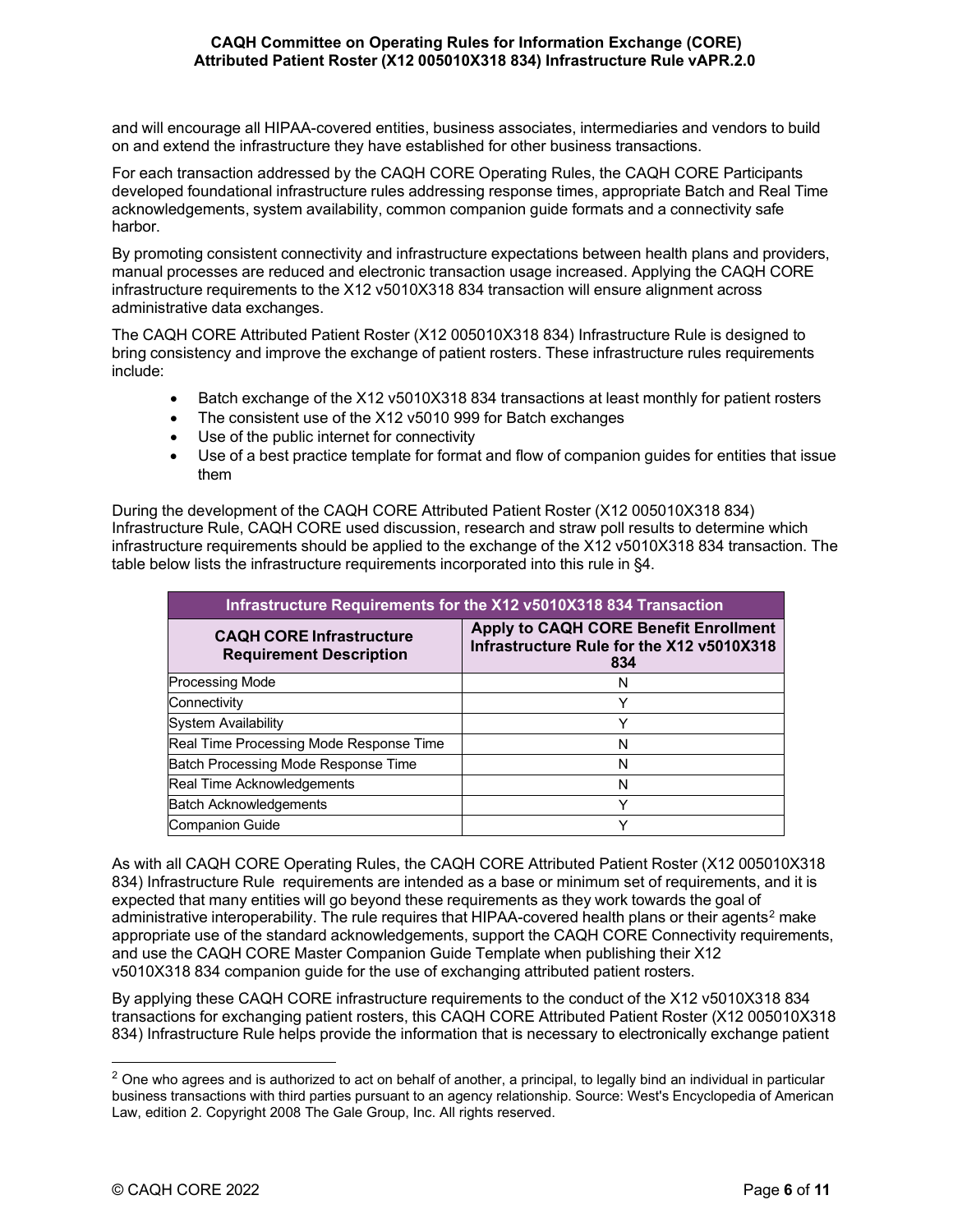rosters uniformly and consistently, reducing cost associated with proprietary transaction processes.

#### <span id="page-6-0"></span>**3 CAQH CORE Attributed Patient Roster (X12 005010X318 834) Infrastructure Rule: Requirements Scope**

#### *3.1 What the Rule Applies to*

<span id="page-6-1"></span>This CAQH CORE Attributed Patient Roster (X12 005010X318 834) Infrastructure Rule applies to the conduct of the X12 v5010X318 834 Plan Member Reporting transaction.

#### *3.2 When the Rule Applies*

<span id="page-6-2"></span>This CAQH CORE Attributed Patient Roster (X12 005010X318 834) Infrastructure Rule applies when a HIPAA-covered health plan and its agent uses, conducts or processes the X12 v5010X318 834 transaction for the use of exchanging attributed patient rosters.

#### *3.3 When the Rule Does Not Apply*

<span id="page-6-3"></span>This rule does not require any entity to conduct, use or process the X12 v5010X318 834 transaction if it currently does not do so or is not required by Federal or state regulation to do so.

#### *3.4 What the Rule Does Not Require*

<span id="page-6-4"></span>This rule does not require use of a specific attribution methodology.

This rule does not address any data content requirements of the X12 v5010X[3](#page-6-7)18 834 transaction.<sup>3</sup>

This rule does not address requirements for the use of the X12 005010X307 834 transaction by the ACA Federal or state Health Information Exchanges (HIX).

This rule does not address requirements for the use of the HIPAA-mandated X12 005010X220 834 transaction.[4](#page-6-8)

#### *3.5 Maintenance of this Rule*

<span id="page-6-5"></span>Any substantive updates to the rule (i.e., change to rule requirements) are determined based on industry need as supported by the CAQH CORE Participants per the CAQH CORE Change and Maintenance Process.

#### <span id="page-6-6"></span>*3.6 Assumptions*

A goal of this rule is to adhere to the principles of electronic data interchange (EDI) in assuring that transactions sent are accurately received and to facilitate the electronic exchange of patient attribution status.

The following assumptions apply to this rule:

- A successful communication connection has been established
- This rule is a component of the larger set of CAQH CORE Operating Rules
- The CAQH CORE Guiding Principles apply to this rule and all other rules
- This rule is not a comprehensive companion document addressing any content requirements of the X12 v5010X318 834 transaction.
- Compliance with all CAQH CORE Operating Rules is a minimum requirement; any entity is free to offer more than what is required in the rule.

<span id="page-6-7"></span><sup>3</sup> For data content requirements for use of the X12 v5010X318 834 transaction see the CAQH CORE Attributed Patient Roster (X12 005010X318 834) Data Content Rule.

<span id="page-6-8"></span><sup>4</sup> For infrastructure requirements for use of the HIPAA-mandated X12 005010X220 834 transaction see the CAQH CORE Benefit Enrollment (834) Infrastructure Rule.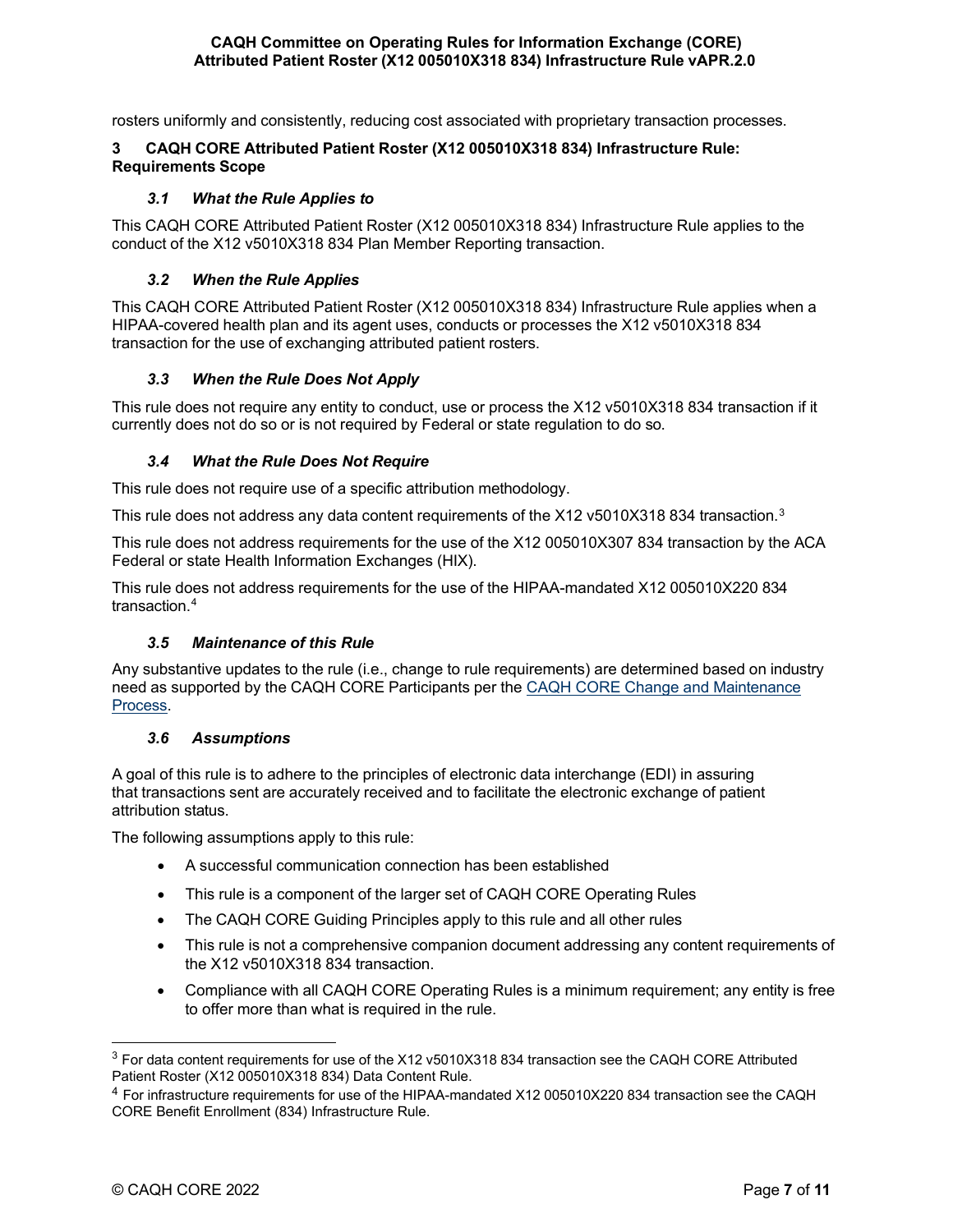#### *3.7 Abbreviations and Definitions Used in This Rule*

<span id="page-7-0"></span>**Batch (Batch Mode, Batch Processing Mode):** Batch Mode is when the initial (first) communications session is established and maintained open and active only for the time required to transfer a batch file of one or more transactions. A separate (second) communications session is later established and maintained open and active for the time required to acknowledge that the initial file was successfully received and/or to retrieve transaction responses.

Batch Mode/Batch Processing Mode is also considered to be an asynchronous processing mode, whereby the associated messages are chronologically and procedurally decoupled. In a requestresponse interaction, the client agent can process the response at some indeterminate point in the future when its existence is discovered. Mechanisms to implement this capability may include polling, notification by receipt of another message, receipt of related responses (as when the request receiver "pushes" the corresponding responses back to the requestor), etc.

Batch Mode/Batch Processing Mode is from the perspective of both the request initiator and the request responder. If a Batch (asynchronous) request is sent via intermediaries, then such intermediaries may, or may not, use Batch Processing Mode to further process the request.

**Processing Mode:** Refers to when the payload of the connectivity message envelope is processed by the receiving system, i.e., in Real Time or in Batch Mode.

**Real Time (Real Time Mode, Real Time Processing Mode):** Real Time Mode is when an entity is required to send a transaction and receive a related response within a single communications session, which is established and maintained open and active until the required response is received by the entity initiating that session.

Communication is complete when the session is closed.

Real Time Mode/Real Time Processing Mode is also considered to be a synchronous processing mode.

Real Time Mode/Real Time Processing Mode is from the perspective of both the request initiator and the request responder.

**Safe Harbor:** A "Safe Harbor"5 is generally defined as a statutory or regulatory provision that provides protection from a penalty or liability. In IT-related initiatives, a safe harbor describes a set of standards/guidelines that allow for an "adequate" level of assurance when business partners are transacting business electronically.

The CAQH CORE Connectivity Safe Harbor requires the implementation of the CAQH CORE Connectivity Rule so that application vendors, providers, and health plans (or other their agents<sup>[5](#page-7-3)</sup>) can be assured the CAQH CORE Connectivity Rule will be supported by any trading partner.

#### <span id="page-7-1"></span>**4 CAQH CORE Attributed Patient Roster (X12 005010X318 834) Infrastructure Rule: Rule Requirements**

#### *4.1 Plan Member Reporting for Attributed Patient Roster Connectivity Requirements*

<span id="page-7-2"></span>An entity must be able to support the most current published and CAQH CORE adopted version of the CAQH CORE Connectivity Rule (hereafter referred to as the CAQH CORE Connectivity Rule). This requirement addresses usage patterns for batch transactions, the exchange of security identifiers, and communications-level errors and acknowledgements. It does not attempt to define the specific content of the message exchanges beyond declaring that the X12 formats must be used between covered entities, and security information must be sent outside of the X12 payload.

The CAQH CORE Connectivity Rule is designed to provide a "safe harbor" that application vendors, providers and health plans (or their agents) can be assured will be supported by any trading partner. All organizations must demonstrate the ability to implement connectivity as described in this section.

<span id="page-7-3"></span> $5$  One who agrees and is authorized to act on behalf of another, a principal, to legally bind an individual in particular business transactions with third parties pursuant to an agency relationship. Source: West's Encyclopedia of American Law, edition 2. Copyright 2008 The Gale Group, Inc. All rights reserved.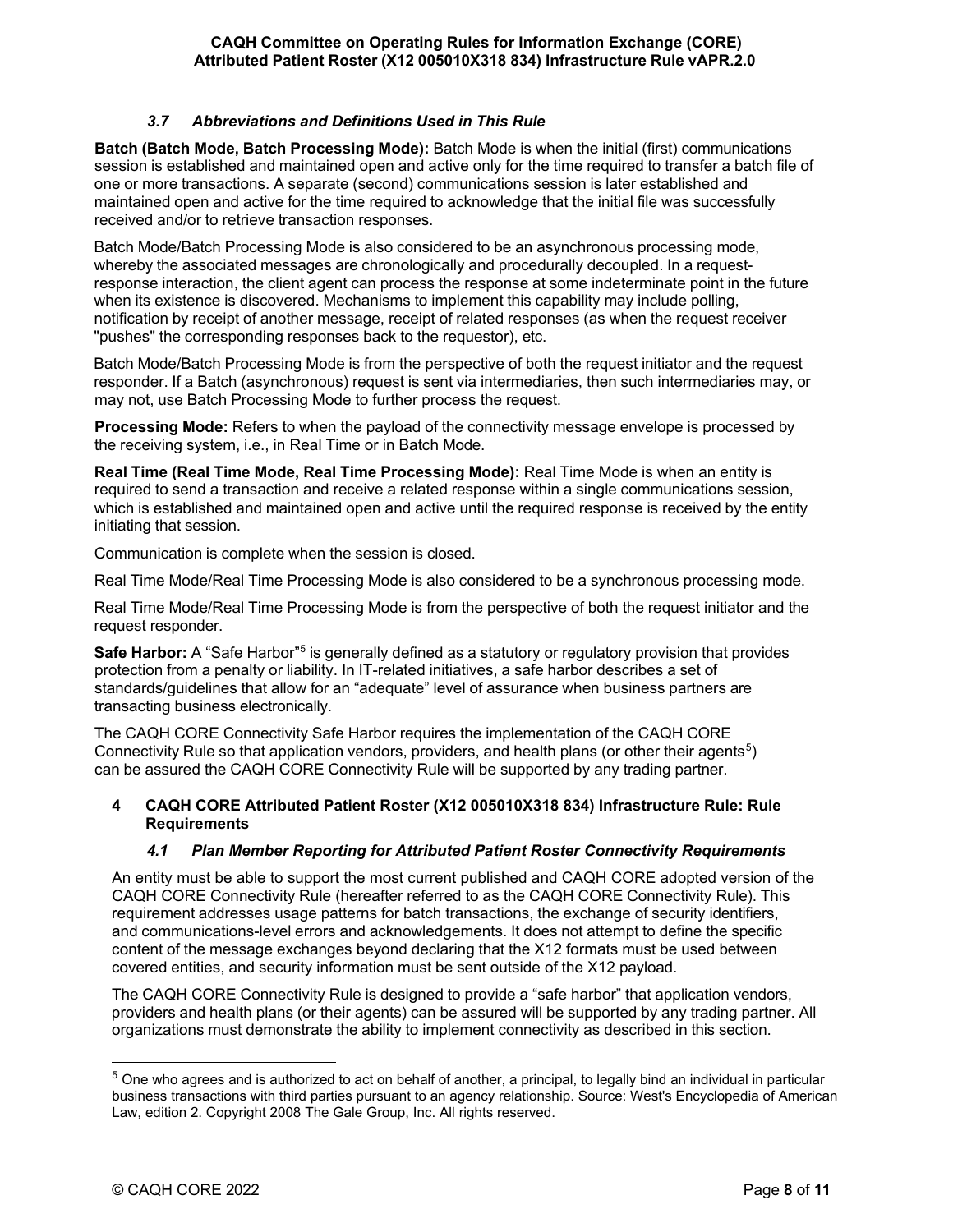These requirements are not intended to require trading partners to remove existing connections that do not match the rule, nor is it intended to require that all trading partners must use this method for all new connections. CAQH CORE expects that in some technical circumstances, trading partners may agree to use different communication mechanism(s) and/or security requirements than that described by these requirements

# *4.2 Plan Member Reporting for Attributed Patient Roster System Availability*

<span id="page-8-0"></span>Many health plans and their trading partners have a need to exchange attributed patient rosters outside of the typical business day and business hours. Additionally, health plans and their trading partners are now allocating staff resources to performing administrative and financial back-office activities on weekends and evenings. As a result, health plans and their trading partners have a business need to be able to conduct plan member reporting transactions at any time.

On the other hand, health plans have a business need to periodically take their plan member reporting processing and other systems offline to perform required system maintenance. This typically results in some systems not being available for timely processing of X12 v5010X318 384 and X12 v5010 999 transactions on certain nights and weekends. This rule requirement addresses these conflicting needs.

# *4.2.1 System Availability Requirements 4.2.1.1 Weekly System Availability Requirement*

<span id="page-8-1"></span>System availability must be no less than 90 percent per calendar week. System is defined as all necessary components required to process an X12 v5010X318 834 transaction and an X12 v5010 999 transaction. Calendar week is defined as 12:01 a.m. Sunday to 12:00 a.m. the following Sunday. This allows for a HIPAA-covered health plan and its agent to schedule system updates to take place within a maximum of 24 hours per calendar week for regularly scheduled downtime.

# *4.2.1.2 Quarterly System Availability Requirement*

A HIPAA-covered health plan or its agent may choose to use an additional 24 hours of scheduled system downtime per calendar quarter. System is defined as all necessary components required to process an X12 v5010X318 834 transaction and an X12 v5010 999 transaction. This will allow a HIPAA-covered health plan or its agent to schedule additional downtime for substantive system migration. This additional allowance in a system downtime is in excess of the allowable weekly system downtime specified in Section 4.2.1.1.

# *4.2.2 Reporting Requirements*

# *4.2.2.1 Scheduled Downtime*

<span id="page-8-2"></span>A HIPAA-covered health plan and its agent must publish its regularly scheduled system downtime in an appropriate manner (e.g., on websites or in Companion Guides) such that the HIPAA-covered health plan's trading partners can determine the health plan's system availability so that staffing levels can be effectively managed.

# *4.2.2.2 Non-Routine Downtime*

For non-routine downtime (e.g., system upgrade), a HIPAA-covered health plan and its agent must publish the schedule of non-routine downtime at least one week in advance.

# *4.2.2.3 Unscheduled Downtime*

For unscheduled/emergency downtime (e.g., system crash), a HIPAA-covered health plan and its agent are required to provide information within one hour of realizing downtime is needed.

# *4.2.2.4 No Response Required*

No response is required during scheduled, non-routine or unscheduled downtime(s).

#### *4.2.2.5 Holiday Schedule*

Each HIPAA-covered health plan and its agent establishes its own holiday schedule and publish it in accordance with the rule requirements above.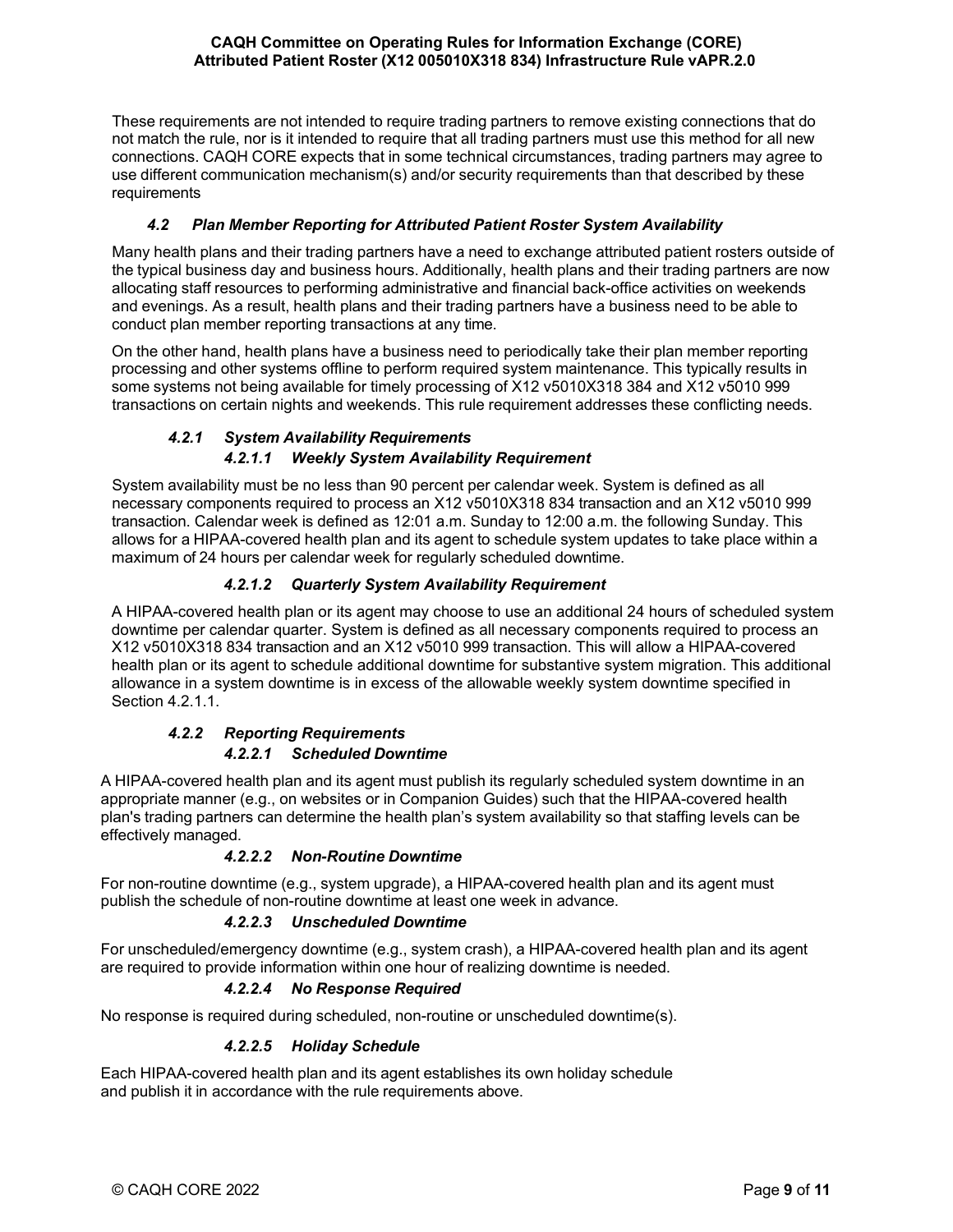#### <span id="page-9-0"></span>*4.3 Plan Member Reporting for Attributed Patient Roster Batch Processing Mode Acknowledgement Requirements*

These requirements for use of acknowledgements for Batch Mode places parallel responsibilities on both receivers of the X12 v5010X318 834 and senders of the X12 v5010X318 834 for sending and accepting X12 v5010 999 acknowledgements. The goal of this approach is to adhere to the principles of EDI in assuring that transactions sent are accurately received and to facilitate health plan correction of errors in their outbound transactions.

<span id="page-9-1"></span>The rule assumes a successful communication connection has been established.

#### *4.3.1 Use of the X12 999 Implementation Acknowledgement for Functional Group Acknowledgement*

A receiver of an X12 v5010X318 834 transaction must return:

• An X12 v5010 999 Implementation Acknowledgement for each Functional Group of X12 v5010X318 834 transactions to indicate that the Functional Group was either accepted, accepted with errors orrejected

And

• To specify for each included X12 v5010X318 834 Transaction Set that the Transaction Set was either accepted, accepted with errors or rejected.

A health plan must be able to accept and process an X12 v5010 999 for a Functional Group of X12 v5010X318 834 transactions.

When a Functional Group of X12 v5010X318 834 transactions is either accepted with errors or rejected, the X12 v5010 999 Implementation Acknowledgement must report each error detected to the most specific level of detail supported by the X12 v5010 999 Implementation Acknowledgement.

#### *4.4 Plan Member Reporting for Attributed Patient Roster Companion Guide*

<span id="page-9-2"></span>A HIPAA-covered health plan and its agent have the option of creating a "companion guide" that describes the specifics of how it implements the X12 transactions. The companion guide is in addition to and supplements the corresponding X12 TR3 Implementation Guide.

Historically, HIPAA-covered health plans and their agents have independently created companion guides that vary in format and structure. Such variance can be confusing to trading partners who must review numerous companion guides along with the X12 TR3 Implementation Guides. To address this issue, CAQH CORE developed the CAQH CORE Master Companion Guide Template for health plans and their agents. Using this template, health plans and their agents can ensure that the structure of their Companion Guide is similar to other health plan documents, making it easier for its trading partners to find information quickly as they consult each health plan document on these important industry EDI transactions.

Developed with input from multiple health plans, system vendors, provider representatives and health care/HIPAA industry experts, this template organizes information into several simple sections – General Information (Sections 1-9) and Transaction-Specific Information (Section 10) – accompanied by an appendix. Note that the Companion Guide template is presented in the form of an example from the viewpoint of a fictitious Acme Health Plan.

Although CAQH CORE believes that a standard template/common structure is desirable, it recognizes that different health plans may have different requirements. The CAQH CORE Master Companion Guide template gives health plans the flexibility to tailor the document to meet their needs.

#### *4.4.1 Plan Member Reporting for Attributed Patient Roster Companion Guide Requirements*

<span id="page-9-3"></span>If a HIPAA-covered entity and its agent publishes a companion guide covering the X12 v5010X318 834